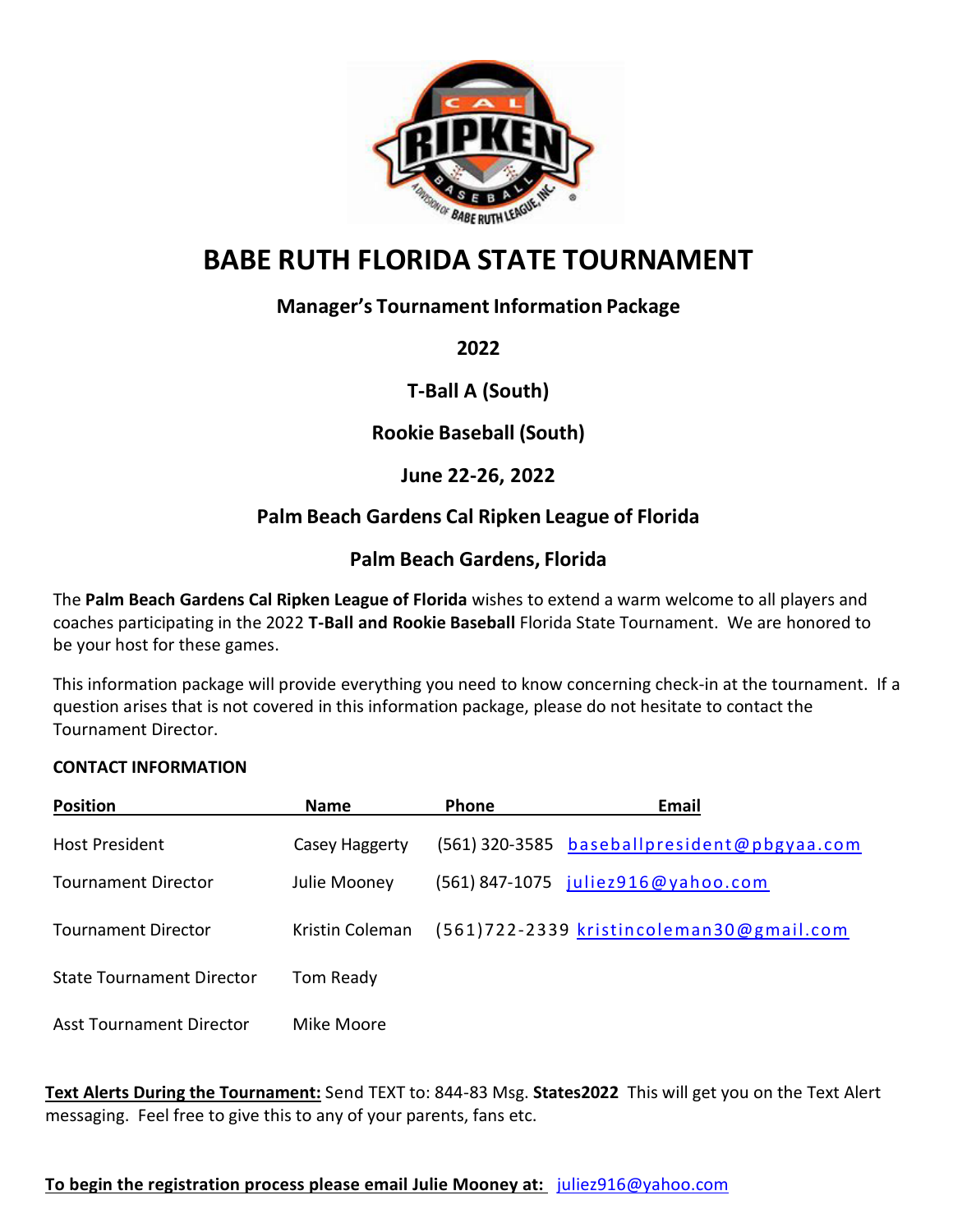#### **HOTEL INFORMATION**

Please book your team into one of the following hotels:

#### **DoubleTree by Hilton**

561-622-2260 800-445-8667 Group code BAE \$149.00 per night Booking link: [DoubleTree by Hilton](https://www.hilton.com/en/attend-my-event/baberuthtournamentblock2022/)

#### **Hilton Garden Inn Palm Beach Gardens**

561-694-5833 \$174.00 per night Booking link: [Hilton Garden Inn Palm Beach Gardens](https://www.hilton.com/en/book/reservation/deeplink/?ctyhocn=PBIGDGI&groupCode=TBALL&arrivaldate=2022-06-21&departuredate=2022-06-26&cid=OM,WW,HILTONLINK,EN,DirectLink&fromId=HILTONLINKDIRECT)

**Hampton Inn Palm Beach Gardens** 561-625-1809 \$189.00 per night Complimentary Hot Breakfast Buffet and Parking Booking link: [Hampton Inn Palm Beach Gardens](https://www.hilton.com/en/book/reservation/deeplink/?ctyhocn=PBIHHHX&groupCode=CHHRST&arrivaldate=2022-06-21&departuredate=2022-06-26&cid=OM,WW,HILTONLINK,EN,DirectLink&fromId=HILTONLINKDIRECT)

# **Hilton Palm Beach Airport**

561-684-9400 \$190.00 per night Complimentary Hot Breakfast Buffet and Parking Booking link: [Hilton Palm Beach Airport](https://www.hilton.com/en/book/reservation/deeplink/?ctyhocn=PBIAHHF&groupCode=TBA22&arrivaldate=2022-06-21&departuredate=2022-06-26&cid=OM,WW,HILTONLINK,EN,DirectLink&fromId=HILTONLINKDIRECT)

## **Hawthorne Suites by Wyndham West Palm Beach**

561-472-7000 \$119.00 Booking link: [Hawthorne Suites by Wyndham West Palm Beach](https://www.wyndhamhotels.com/hawthorn-extended-stay/west-palm-beach-florida/hawthorn-suites-by-wyndham-west-palm-beach/rooms-rates?&checkInDate=06/21/2022&checkOutDate=06/27/2022&groupCode=062122ROO)

**Hilton Garden Inn West Palm Beach at the Outlets** 561-683-0069 \$155.00 Complimentary Breakfast Buffet Booking link: [Hilton Garden Inn West Palm Beach at the Outlets](https://www.hilton.com/en/book/reservation/deeplink/?ctyhocn=PBIGIGI&groupCode=TEEBLL&arrivaldate=2022-06-21&departuredate=2022-06-26&cid=OM,WW,HILTONLINK,EN,DirectLink&fromId=HILTONLINKDIRECT) 

#### **Hyatt Place West Palm Beach**

561-655-1455 \$119.00 Complimentary Breakfast for World of Hyatt members (complimentary to enroll) Booking link: [Hyatt Place West Palm Beach](https://www.hyatt.com/en-US/group-booking/PBIZW/G-RSTB)

#### **(PLEASE NOTE IF YOU ARE NOT STAYING AT ONE OF THESE HOTELS, PLEASE NOTIFY THE TOURNAMENT DIRECTOR)**

**Once your accommodations are reserved you must click the link below to submit your Palm Beach Count Sports Commission Impact Form**

**[State Tournament Accommodations Form](https://docs.google.com/forms/d/1c_vzf3fDP3q2IuEcu6brU6UGYRLOFX8n2rbdMSUbICA/edit#:%7E:text=https%3A//forms.gle/jsHHnZMtUFsHBN6z9)**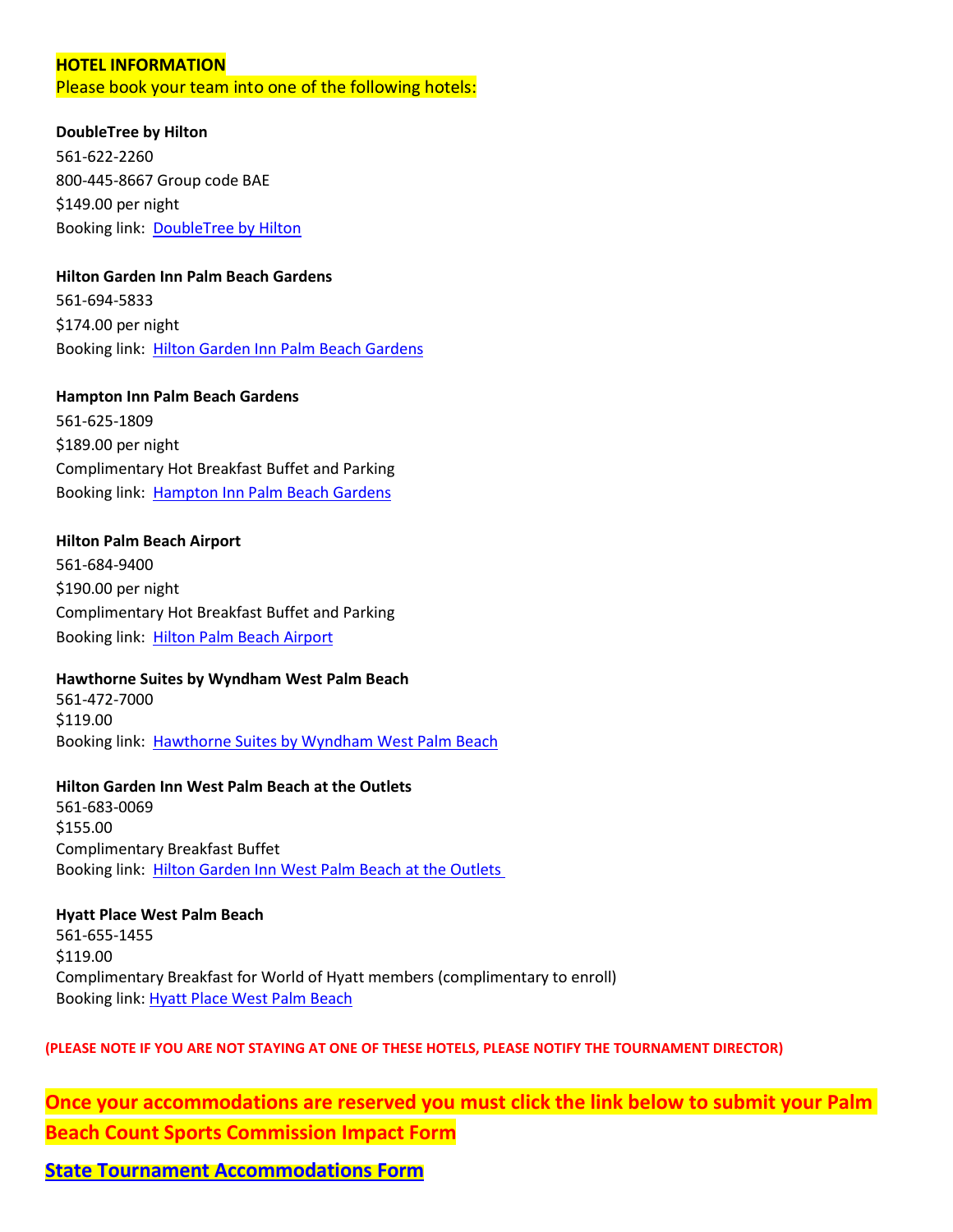# **ACTION PHOTOS**

Service will be provided by: **Wadsworth Photography** (561) 644-1988 <http://www.wadsworthphotography.com/>

# **Tournament Shirts:**



## **PARK RULES…..COOLERS, FOOD, PETS ETC.**

- No video streaming or recording of games.
- Alcohol and Glass containers are prohibited in all areas.
- No individual coolers are allowed in complex with the exception of **one team cooler per dugout**.
- Teams are prohibited from warming up inside the confines of the Field Complex, except for designated batting cage and soft toss areas. Teams must go outside of outfield fences to warm up.
- No ball-toss or hitting drills of any kind are allowed against the fences or backstops. Players in violation of this rule shall be removed from the complex immediately.
- Animals are prohibited in all areas (except service animals).
- Skates / skateboards and bicycles are prohibited.
- □ Overnight parking is prohibited.
- □ No music is allowed at the park.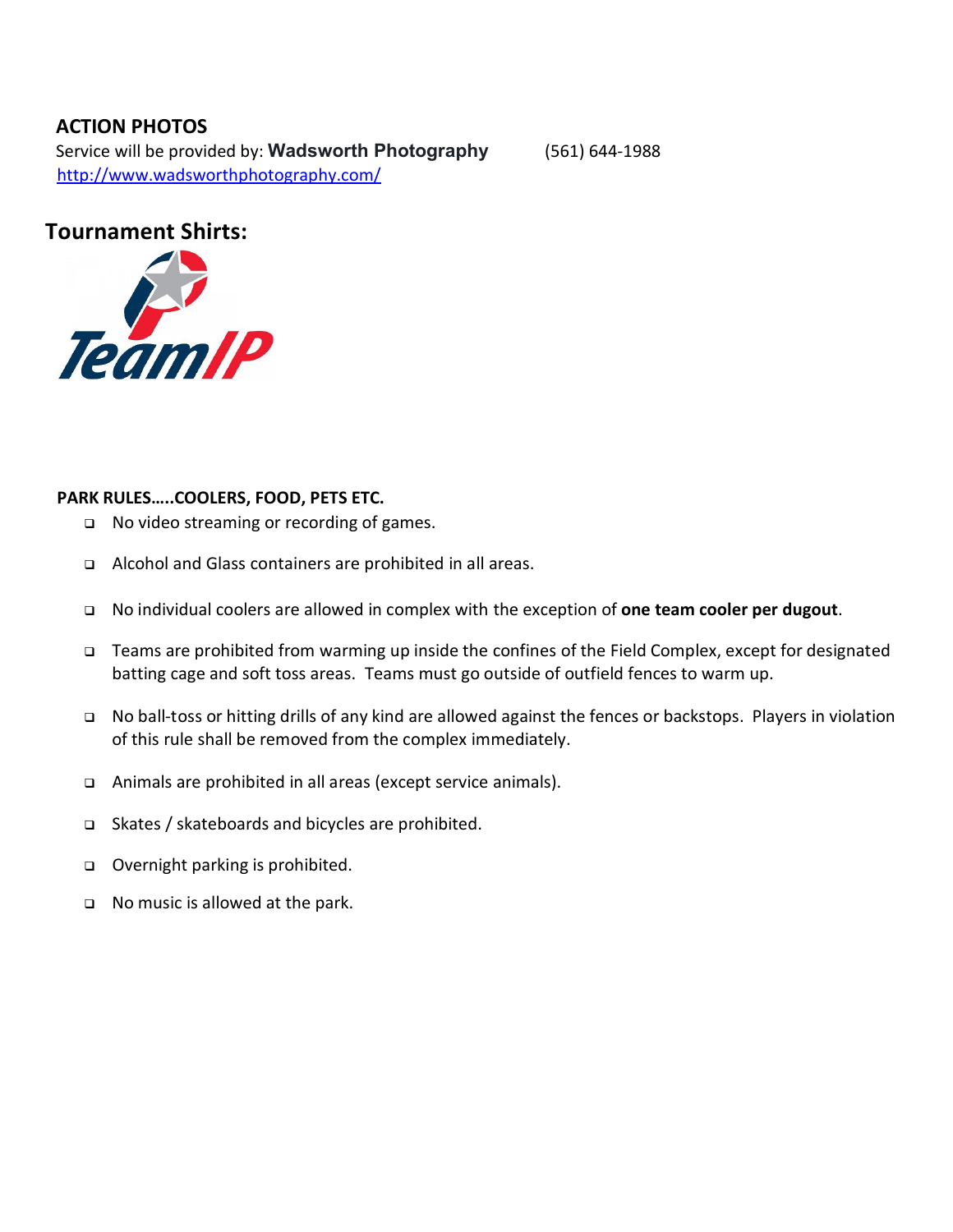

## **TOURNAMENT FEE**

A tournament fee of **\$400** will be collected at the Pre-Tournament meeting. Checks should be payable to **Palm Beach Gardens Youth Athletic Association or "PBGYAA"**.

# **ARRIVAL REQUIREMENTS**

All players, managers, and coaches MUST arrive as a team and remain on-site during the tournament. A team member who is not present at the first game will be removed from the roster and will be ineligible to compete during the State Tournament. Any absences or deviation from this must be prearranged, through a waiver from the State Commissioner. An approval will be issued by the State Commissioner (a copy must be placed in the team tournament book). This must be done prior to arrival.

At the pre-tournament meeting, the Tournament Director or assistant will collect and check all credentials and collect the tournament fee. Teams will be able to arrange practice times at the conclusion of this meeting.

# **Directions**

**Gardens Park** 4301 Burns Rd. Palm Beach Gardens, FL 33410

## **Directions from the North:**

Take I-95 South towards Palm Beach Gardens to exit 79 for PGA Boulevard. Turn right at light going east on PGA Boulevard. Make a quick left turn at the next light going south on Military Trail. Proceed to the next light and make a left onto Burns Road. Fields are on your left.

# **Directions from the South:**

Take I-95 North towards Palm Beach Gardens to exit 79B for PGA Boulevard (West). Turn left at next light onto Military Trail (South). Proceed to the next light and turn left onto Burns Road. Fields are on your left.

# **TOURNAMENT TEAM CREDENTIALS BOOK**

All credentials must be in a loose-leaf binder notebook in the order of the Tournament Team Credentials Checklist. The Credentials Checklist must be signed by the District Commissioner for State Tournament Participation.

Note: This tournament is the second level of tournament participation. Your book should have been checked by your District Commissioner before this tournament. Please be aware that no team or player will be allowed to participate in the State Tournament without the proper credentials.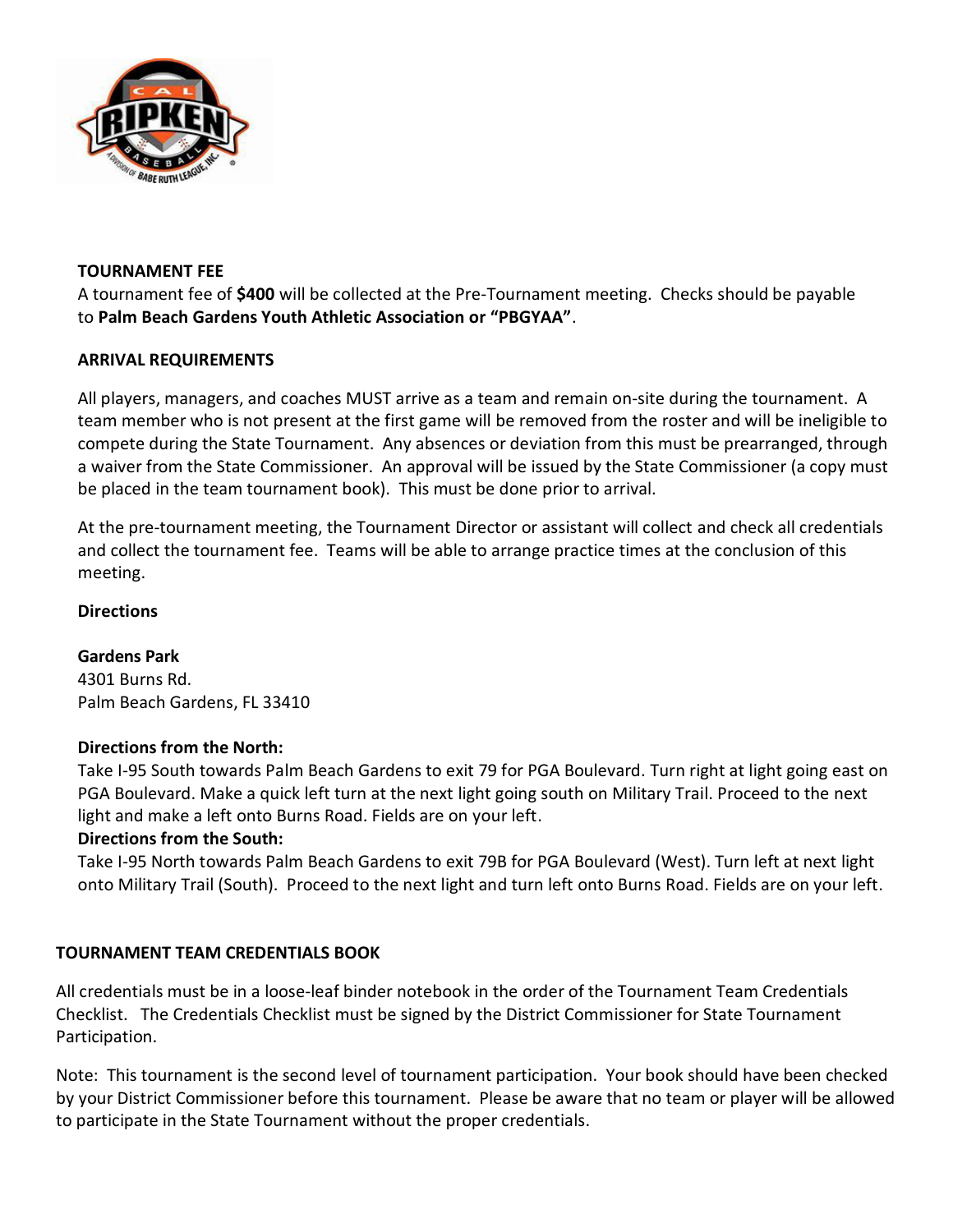#### **PRE-TOURNAMENT MEETING**

A meeting for managers, coaches, umpires, and tournament officials has been scheduled for: T-Ball: 5:30pm Check-In 6pm Meeting on June 21,2022 Rookie: 6:30pm Check-In 7pm Meeting on June 21, 2022 at

**DoubleTree by Hilton 4431 PGA Blvd Palm Beach Gardens, FL 33410**

The State Tournament Director appointed by the State Commissioner will review all playing rules for the tournament and answer any questions. One member of the coaching staff is REQUIRED to attend this meeting.

#### **\*NO ALCOHOL DURING THE MEETING\***

#### **TOURNAMENT GAME LOCATION**

Tournament games will be played at: **Gardens Park** 4301 Burns Rd. Palm Beach Gardens, FL 33410

#### **GAME SCHEDULES**

Up-to-date tournament schedule will be distributed at the pre-tournament meeting.

The Official Babe Ruth Tournament Bracket has been used to schedule games (and the order in which they are played) however, weather or other conditions may necessitate a bracket being changed up to the start of the tournament and during the tournament. Managers should verify their first games scheduled while attending the pre-tournament meeting.

Be sure to follow your team's schedule at all times. Managers, coaches, and players must attend all scheduled Tournament events unless excused by the Tournament Director.

Changes to the game schedule due to inclement weather will be made as soon as possible. Managers will be notified by tournament officials via the cell phone numbers provided at the pre-tournament meeting when feasible. Please remember, it is the manager's responsibility to have the team ready to play when scheduled. If in doubt, go to the field and check with the tournament director.

Game results will be posted at the field after each game. The results will also be posted on the State Web site at the conclusion of the day's events. Every effort will be made to update this website as often as possible during the day's events.

#### **UMPIRES**

Two umpires will be scheduled to officiate each game. During all games, the umpires are in control of the playing field.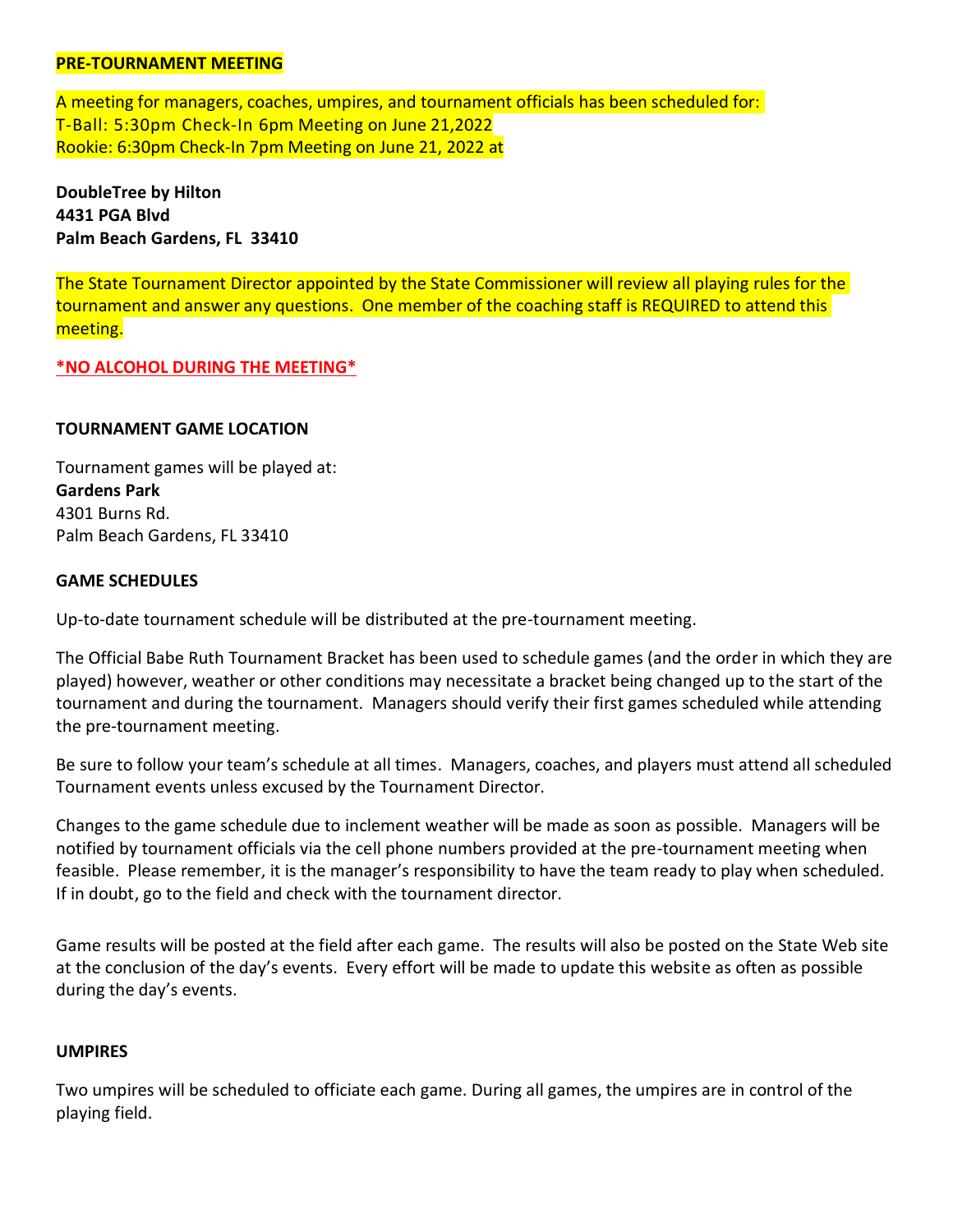# **COIN TOSS AND INFIELD PRACTICE**

There will be no infield practice prior to the game on the game fields. Infield warm-ups and batting will be done at an alternate site, to be announced at the pre-tournament meeting. It is the manager's responsibility to have teams ready to play at the announced time. Check with the tournament director if you are not sure of scheduled start time. Following the game please ensure you allow teams finishing a game to completely vacate the field and dugouts before your team moves onto the field.

## **PRE-GAME ANNOUNCEMENTS**

Players and umpires will be announced 10 minutes prior to their first game. The visiting team will be announced first, with team members taking their places along the base line nearest their dugout, as announced. The home team will be introduced next, team members taking their places along the base line nearest their dugout. National Anthem will be played prior to the first game of the day and when time permits before the other games of the day.

#### **OFFICIAL PRE-GAME MEETING**

The Tournament Director or another tournament official will discuss ground rules with the managers and umpires at the pre-tournament meeting. Umpires will go over these rules at home plate prior to the beginning of each game.

#### **LINEUP SHEETS**

Official Babe Ruth lineup sheets (4-part) must be completed with player jersey number, first and last name and position (if starter) and with distribution to the official scorer, chief umpire, opposing team manager. Changes in the lineup are to be made to the plate umpire first and then all other parties if feasible. Please use numbers when reporting changes to the umpire.

## **PLAYING FIELD AND DUGOUTS**

Only manager, coaches, players, tournament officials and tournament approved batboys/batgirls are allowed in the dugout and in the fenced playing area. Under no circumstances will anyone else be allowed inside the playing field during games except when called for by the umpire when time is called. This includes parents, team scorekeepers, and fans.

Unless supplied by the host, teams will be permitted to bring coolers for drinks to the dugout for player use during the game.

#### **FIELD RULES**

In addition to the batting team's base coaches, the batter, on-deck batter, base runners and the fielding team's players on the field, the only team members that will be permitted outside of the dugouts (in the designated area) are a warm-up pitcher, catcher and safety monitor.

Throwing or unnecessary abuse of any equipment or baseball property will not be permitted.

Smoking (including smokeless tobacco) is not allowed on the premises; eating and drinking are not permitted on the playing field. Cell phone use on the playing field is prohibited.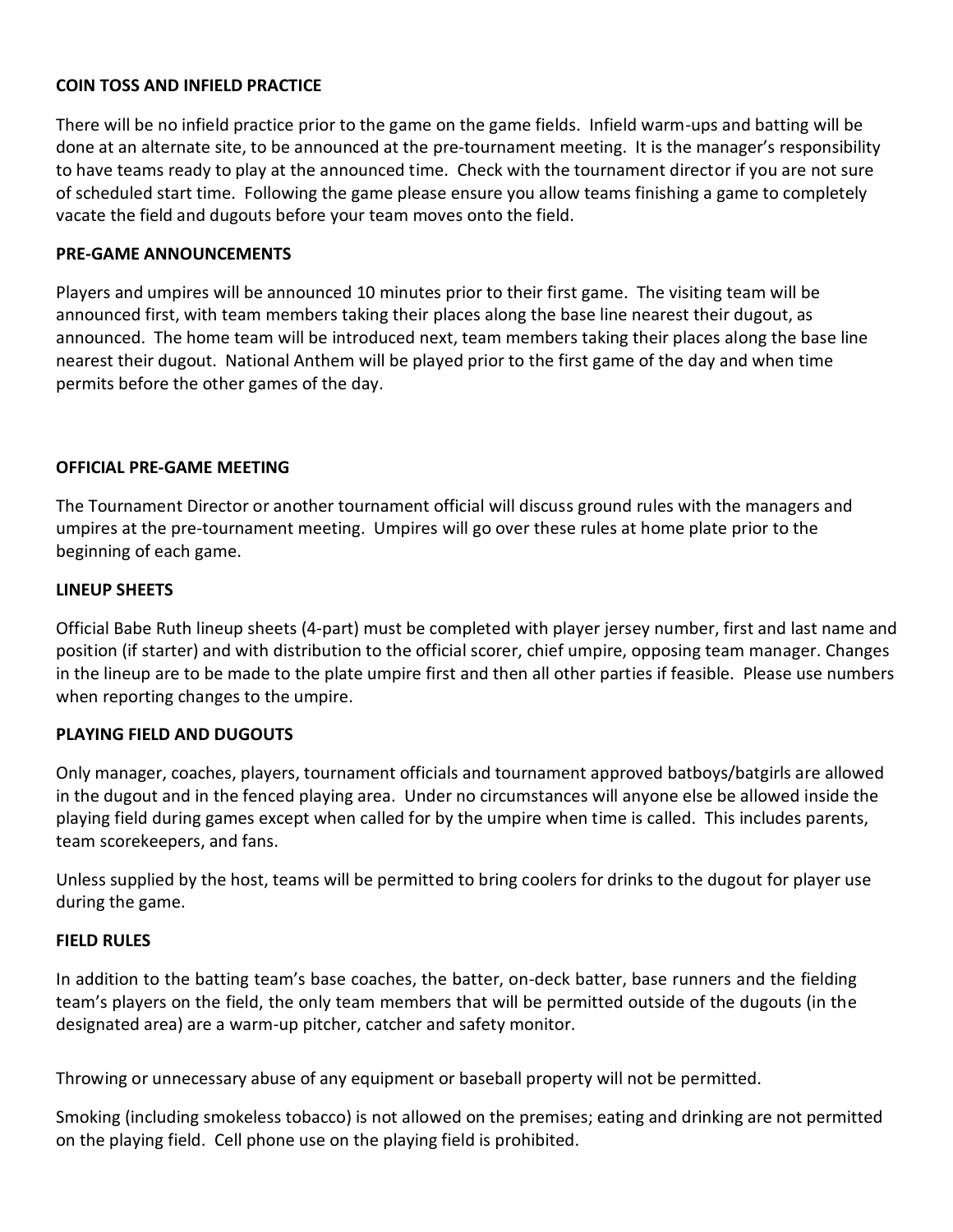Players must remain within the fenced area of the playing field during all games and are not allowed to mingle in the stands or with the spectators.

A player ejected or removed for an infraction of the playing or field rules will remain in the dugout until the game is completed unless the umpire indicates otherwise. A player/coach ejected from a game may be required to sit out additional time if deemed necessary by the State Tournament Director.

The use of inappropriate language within the playing field is not allowed and will be dealt with accordingly by the umpires assigned to the game.

## **UNIFORMS**

Uniforms must meet the requirements contained in Rule 1.11. In addition, no two players on the same team will wear the same number. Coaches and players numbers can be the same. For consistency, players, managers, and coaches must be assigned the same uniform number throughout the tournament regardless of the number of uniforms the team uses during travel. \*The regular Cal Ripken or Babe Ruth baseball shoulder emblem must be securely attached in accordance with the current Babe Ruth Rule Book. If a team elects to wear an Official District Champion patch, it must be securely attached to the right sleeve of the uniform. All players, managers and coaches are to be dressed in accordance with Babe Ruth requirements.

No player, manager, coach will be allowed in the dugout unless properly dressed. Manager and coach's uniforms need to match each other; however, they do not need to match the players.

As a team representing your league and your District, you are expected to maintain a neat appearance, at all times, on and off the field. When not involved in a tournament game, you may dress informally and comfortably.

\*Teams may wear the new Cal Ripken Baseball, Babe Ruth Baseball logo ball caps in lieu of the shoulder emblems. All players must be the same on a team. No mix and matching.

# **PROTEST COMMITTEE**

All tournament games will be played in the presence of the Tournament Director and a Protest Committee. Any protest must be resolved prior to continuing play. Decisions by the protest committee are final without appeal. The Protest Committee will consist of at least three members designated by the Tournament Director.

## **SCOREKEEPER**

The official scoring records for each game will be maintained by the official scorekeeper designated by tournament officials. This book will serve as the official record of the tournament. Teams may designate their own scorekeeper but in doing so must understand that their book will not be taken into account if issues arise. Team assigned scorekeepers may not be in the dugout or on the playing field for any reason. They are to refrain from interrupting the flow of a game for any reason. Team scorekeepers will report any discrepancies to their manager. At no time are they to confront the official scorekeeper. In the event of scoreboard/PA failure, it is the responsibility of the team manager to check with UIC of the game for game updates, including count, outs, and game score.